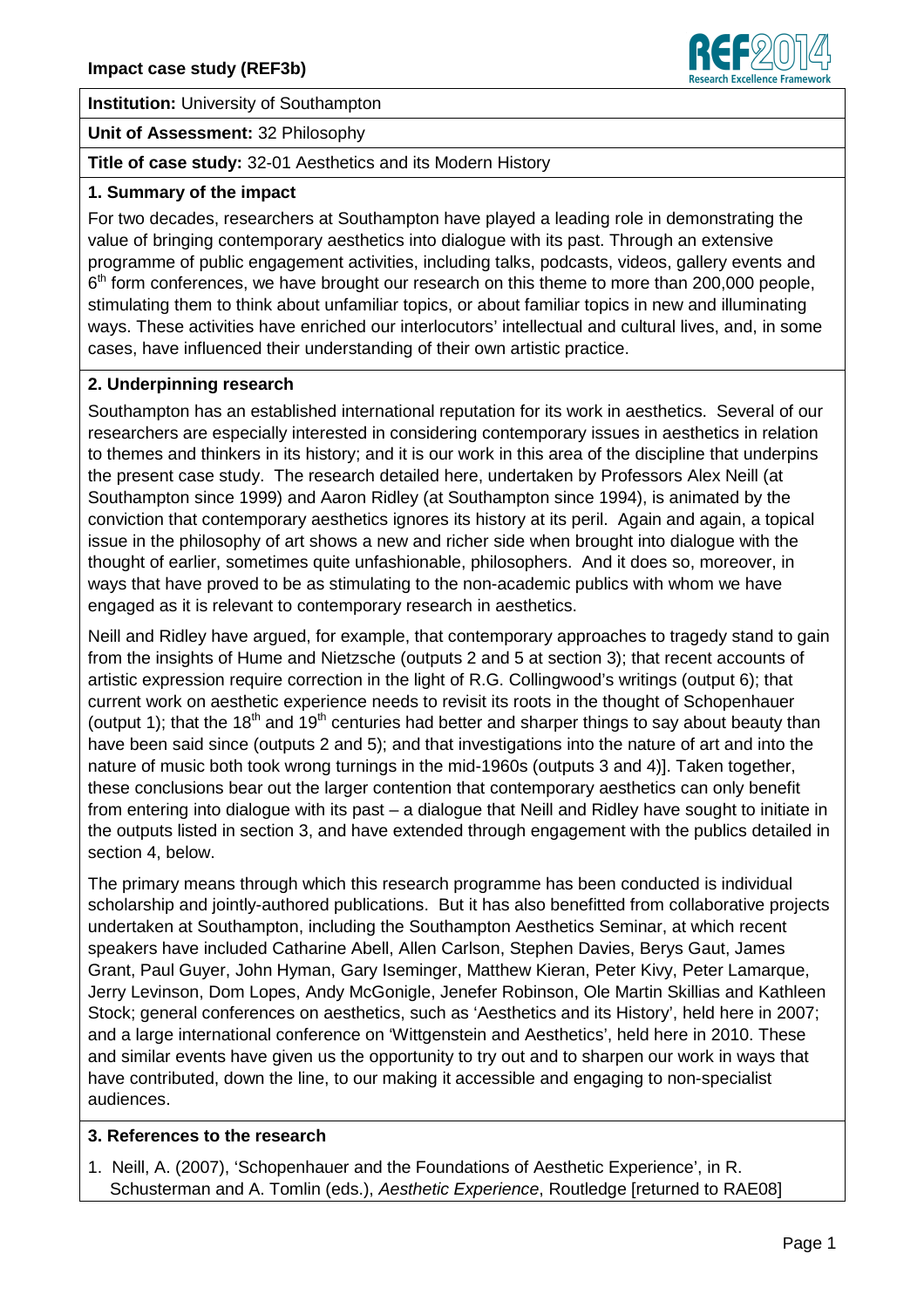

- 2. Neill, A. (1999), 'Hume's "Singular Phaenomenon"', British Journal of Aesthetics 39(2): 112-125 [returned to RAE01]
- 3. Neill, A. and Ridley, A. (2012), 'Relational Theories of Art: the History of an Error', British Journal of Aesthetics 52(2): 141-151 [returned to REF 2014]
- 4. Ridley, A. (2013), 'Brilliant Performances', Royal Institute of Philosophy Supplement 71 :209- 228 [returned to REF 2014]
- 5. Ridley, A. (2007), Nietzsche on Art, Routledge [returned to RAE08]
- 6. Ridley, A. (1997), 'Not Ideal: Collingwood's Expression Theory', Journal of Aesthetics and Art Criticism 55(3): 263-272 [returned to RAE01]

# **4. Details of the impact**

We have brought our work on aesthetics and its modern history to a wider audience through a diverse programme of public engagement activities, including gallery events, 'Cultural Days' and 6<sup>th</sup> form conferences and workshops. Feedback indicates that these events have enriched the cultural and intellectual lives of their participants, and have led some to reflect in new and rewarding ways on their own artistic practice. Podcasts and videos continue to make much material available to national and international audiences.

Since 2010, we have held monthly 'Philosophy Cafés' [5.1] at the University's John Hansard Gallery. These popular talk-plus-discussion events are free and open to all, bringing together a wide range of people with an interest in philosophy. Neill led a discussion at a session on 10/02/11 (outputs 1 and 2), and Ridley did likewise on 01/12/11 (output 6), each event attracting ~40 participants. The December session was recorded and made available as a podcast; it was also surveyed, with 96% of respondents saying that the event had made them reflect upon fresh questions, or upon familiar questions in fresh ways: 'Brilliant delivery, and fascinating question session'; 'Wish I'd had teachers like this when I was at Uni'; 'There are ideas here that I'll take to my art classes'; 'Thank you so much! Completely brilliant!'

We have also worked with the Southampton City Art Gallery [5.2] to organise several public discussion series devoted to themes emerging from our work. Between February 2011 and March 2012 Neill and Ridley each led two sessions, each attracting 60+ participants (outputs 1, 2, 3 and 6). Liza Morgan, the City Council's Lead Learning Projects Officer, reports that these events 'have been the most consistently well attended … that we have run at the gallery in the 9 years' she has been in post, and, 'in addition to the benefit of increased visitor figures', that 'the series has also led to the development of a sustained relationship between the [Council's] Art and Heritage Learning Department and other faculties within the University'. Participants in the March 2012 session were surveyed: 93% of respondents reported that the event had prompted them to consider new issues, or familiar issues from unfamiliar angles. Comments included: 'I am inspired by this'; 'I shall go back to my studio clearer about my task'; 'Great topic, great talk'; 'The most brilliant instalment of a brilliant series'; 'Engaging and fascinating: better than Melvyn Bragg'.

As a result of the Gallery series, we have been invited to discuss our work at greater length with the Romsey U3A (University of the Third Age) Philosophy Group. Ridley led a discussion with 15 participants on 29/06/12 (output 4). The U3A convenor described the event as 'fascinating', allowing the group 'to experience [the] analysis in all its depth and detail. An interesting result, too' [5.5].

Our work has also been brought to a wider public through a 'Cultural Day' organised in partnership with the Faculty's Lifelong Learning team (27/04/13). Devoted to 'The Decline of Beauty', it included contributions from Neill (outputs 1 and 3) and Ridley (output 5), and attracted 65 participants (at £30 per head). They rated the day 4.7 out of 5.0, with 92% concluding that they were 'likely to use the ideas that they had heard about in future', in contexts including 'my own